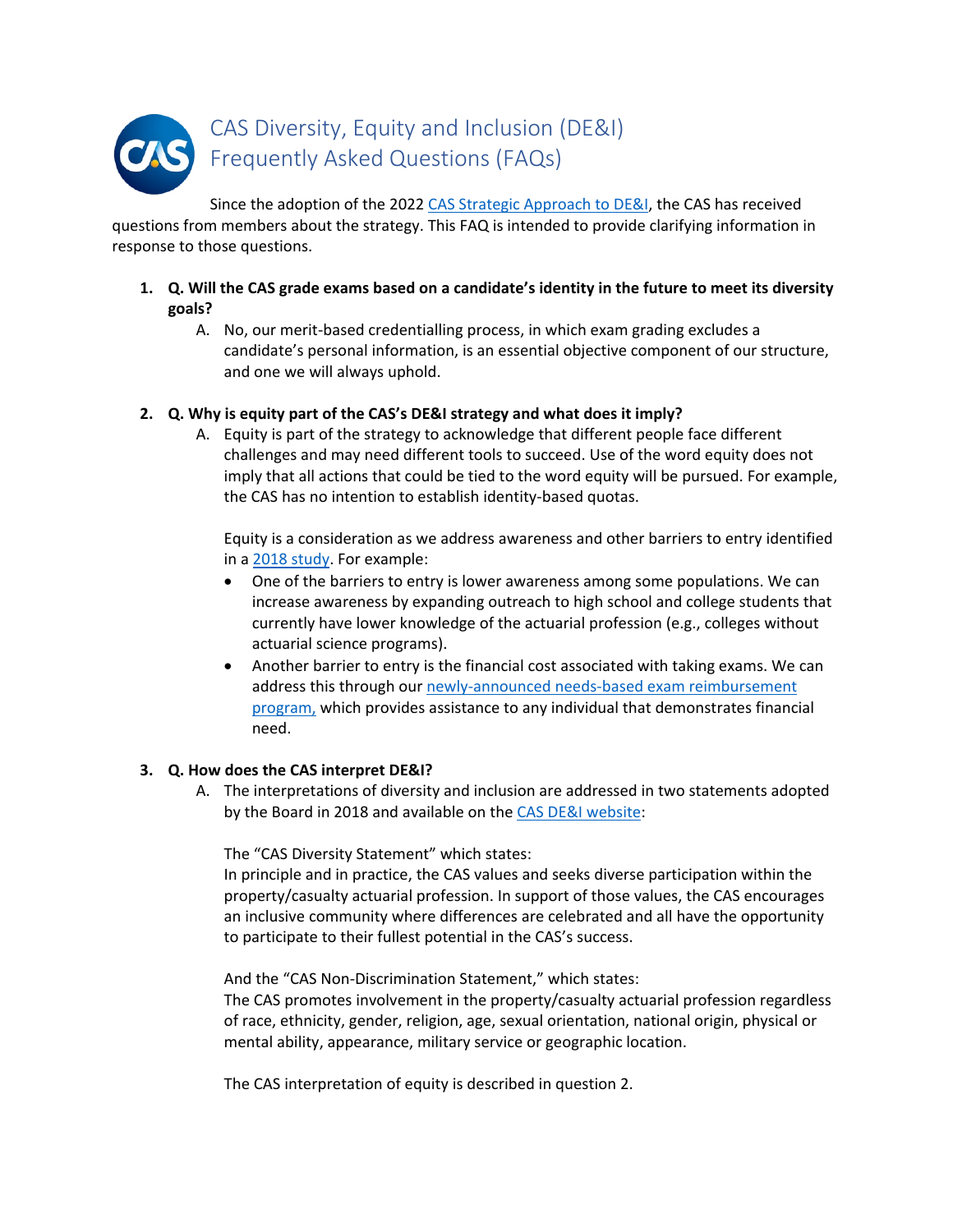- **4. Q. The CAS requested input on an exposure draft of the revised DE&I strategy. Why haven't you published a summary of that request for input that illustrates the number of members who were for or against the strategy?**
	- A. The request for input was not intended as a referendum from the membership as a whole on whether or not a strategy should exist, and members were not asked whether they were "for or against" the strategy. That was not the intent of the exposure draft.

The purpose of the request for input was to shape the strategy. The CAS read every comment and [made revisions](https://www.casact.org/article/cas-releases-updated-strategic-approach-diversity-equity-and-inclusion) based on the feedback received.

- **5. Q. How will members be engaged in the process of future reviews and updates to the CAS DE&I Strategy?**
	- A. The CAS Board of Directors is committed to annually reviewing the strategy to ensure that CAS DEI efforts evolve over time in response to community input, strategic successes and challenges, and changing environments. Members will be invited to participate in the process when significant changes are being considered. Members are also welcome to submit comments on the strategy at any time by sending an email to [diversity@casact.org.](mailto:diversity@casact.org)
- **6. Q. You point to data indicating some groups are underrepresented among actuaries when compared to other metrics, such as other STEM fields. Is the fact that the distribution of actuaries differs from other distributions a problem that can be addressed by the CAS?**
	- A. The lack of diversity in the CAS membership as compared to other STEM fields is something that the CAS can address. The 2018 Barriers to Entry study, which sought to better understand the causes for the differences in distribution, revealed gaps in awareness and access to support resources that contribute to this issue. The CAS is focused on how we can address those gaps.
- **7. Q. The CAS collects data on members and candidates on items such as race or ethnicity, disability, and veteran/armed forces status. Why does the CAS gather such data? Will the CAS treat some individuals differently than others due to this data?**
	- A. The CAS collects this data only to better understand the diversity of our membership and monitor the effectiveness of our DEI activities. This individualized information is kept confidential and is not displayed publicly.

As actuaries, we recognize data is important, however, all such data calls are optional – members can always choose "I Prefer Not to Answer." The CAS does not treat individuals differently based on their answers to such questions, or their lack of an answer.

# **8. Q. How does the CAS DE&I Strategy align with the CAS Constitution?**

- A. The CAS DE&I strategy directly supports the Statement of Purpose described in Article II of the CAS Constitution and does not express any opinions with respect to questions of public interest.
	- DE&I education helps us promote and maintain high standards of conduct and competence for members.
	- Research and education on Race and Insurance Pricing supports our goal to advance the body of knowledge of actuarial science.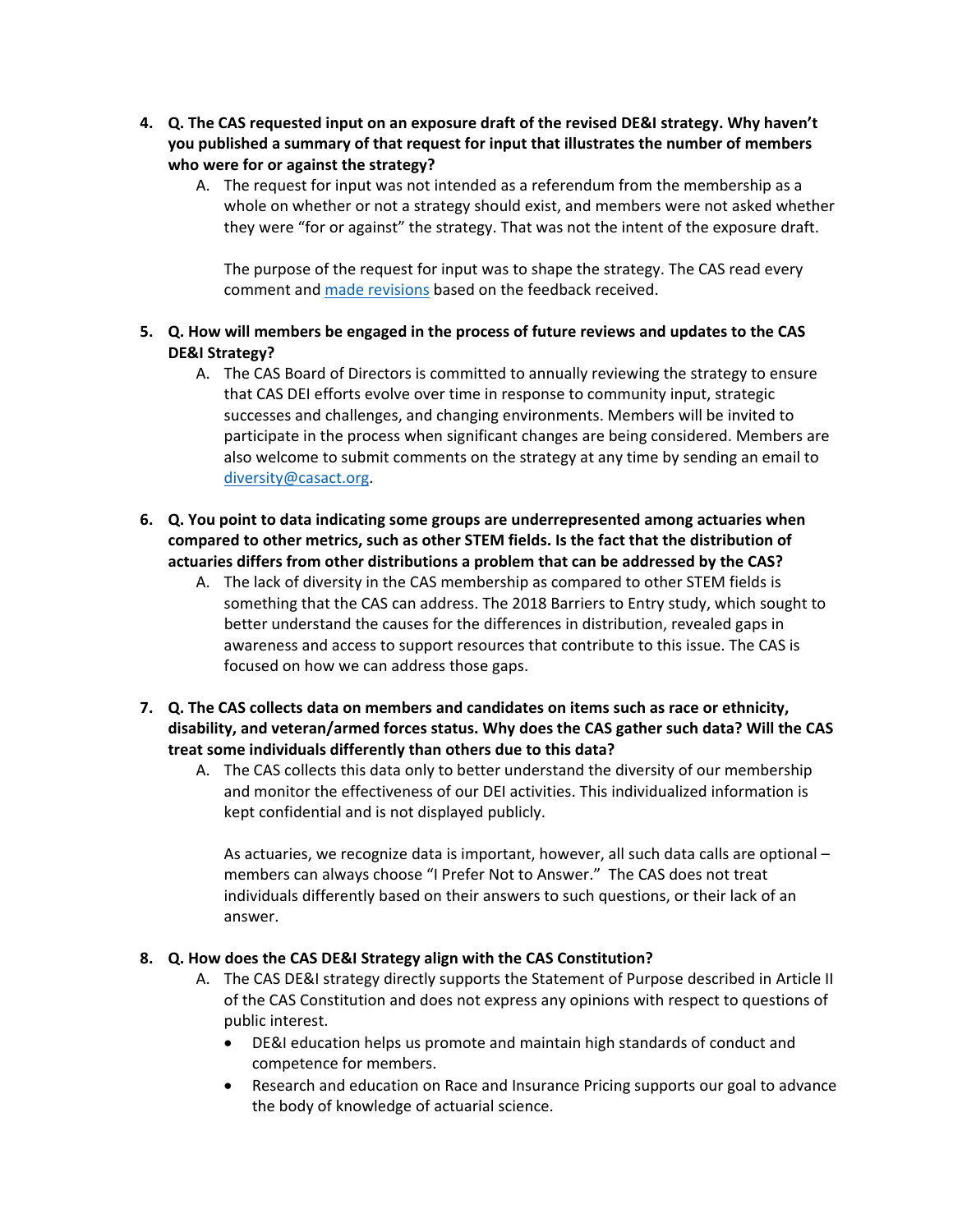- Efforts to break down barriers to entry, promote diverse representation in the profession, and maintain accountability directly align with our purpose to increase the awareness of actuarial science.
- All of these efforts support the continued growth of our profession and enhance the value of CAS membership.

## **9. Q. How is the CAS's current DE&I Strategy different from strategies pursued in the past?**

A. The CAS has been committed to fostering diversity and inclusion within our community for many years. The 1976 Proceedings of the Casualty Actuarial Society states: *Highlights of actions taken by the Board of Directors include the following: 1. Approved a new Committee on Career Enhancement to assist "in recruiting qualified persons for the actuarial profession in the following categories: Minority Group Members, Women, and Physically Handicapped and Otherwise Disadvantaged Persons." In addition to recruiting, the Committee will engage in "result-oriented procedures for prompt recognition and full utilization of the abilities and talents for such qualified persons.*"

While language and activities have evolved over the decades, the CAS is pursuing the same strategies through our current DE&I Strategy as in the past.

## **10. Q. What activities has or will CAS undertake to achieve diversity, equity and inclusion?**

- A. The [CAS Strategic Approach to DE&I adopted in 2022,](https://www.casact.org/about/diversity-equity-inclusion/visions-dei-cas) outlines eight tactics which support our DE&I efforts. Some specific activities include:
	- Sharing member and candidate experiences and suggestions to enhance inclusion, equity and diversity through blog posts, [articles,](https://ar.casact.org/?s=diversity) meetings and networking events.
	- Building awareness of the CAS and actuarial profession among high school and college students throug[h Be An Actuary Day events,](https://www.casact.org/article/casualty-actuarial-society-cas-and-society-actuaries-soa-successfully-host-first-be-actuary) college and university presentations, and promotion through external organizations dedicated to diversity among STEM students such as th[e American Indian Science and Engineering Society](https://www.aises.org/)  [\(AISES\),](https://www.aises.org/) [Inroads,](https://inroads.org/) an[d Association for Women in Mathematics \(AWM\).](https://awm-math.org/)
	- Increased financial accessibility of preliminary exams through jointly sponsored programs with the Society of Actuaries (SOA):
		- o [Diversity Exam Reimbursement Program](https://www.beanactuary.org/diversity-programs/diversity-exam-reimbursement-program/diversity-reimbursement-program-faq/) offered since 2012 and recently expanded in 2021 from reimbursement of two exams to four exams.
		- o [Needs-Based Exam Reimbursement Program,](https://www.casact.org/article/casualty-actuarial-society-and-society-actuaries-introduce-needs-based-exam-reimbursement) approved by the CAS Board of Directors in 2020 and launched in 2022
	- Promoting diversity in leadership through networking events and sharing calls for speakers and leadership nominations with members from underrepresented groups through our actuarial diversity partner organizations.
	- Offering optional continuing education for general business skills related to diversity, equity, and inclusion through webinars and conferences. Check out the fre[e Diversity, Equity and Inclusion Bundle on UCAS.](https://www.pathlms.com/cas/product_bundles/2320)
	- Offering optional continuing education and developing research on issues of unintended bias in insurance, through our [CAS Approach to Race and Insurance](https://www.casact.org/article/letter-cas-president-and-cas-ceo-cas-approach-race-and-insurance-pricing)  [Pricing.](https://www.casact.org/article/letter-cas-president-and-cas-ceo-cas-approach-race-and-insurance-pricing) Check out the free [Race and Insurance Bundle on UCAS](https://www.pathlms.com/cas/product_bundles/1938) and the [Research](https://www.casact.org/publications-research/research/research-paper-series-race-and-insurance-pricing)  [Paper Series on Race and Insurance Pricing.](https://www.casact.org/publications-research/research/research-paper-series-race-and-insurance-pricing)
	- Sharing information on DEI initiatives with [actuarial organizations around the world.](https://www.actuaries.org/IAA/Diversity_Inclusion/Member_Initiatives.aspx)